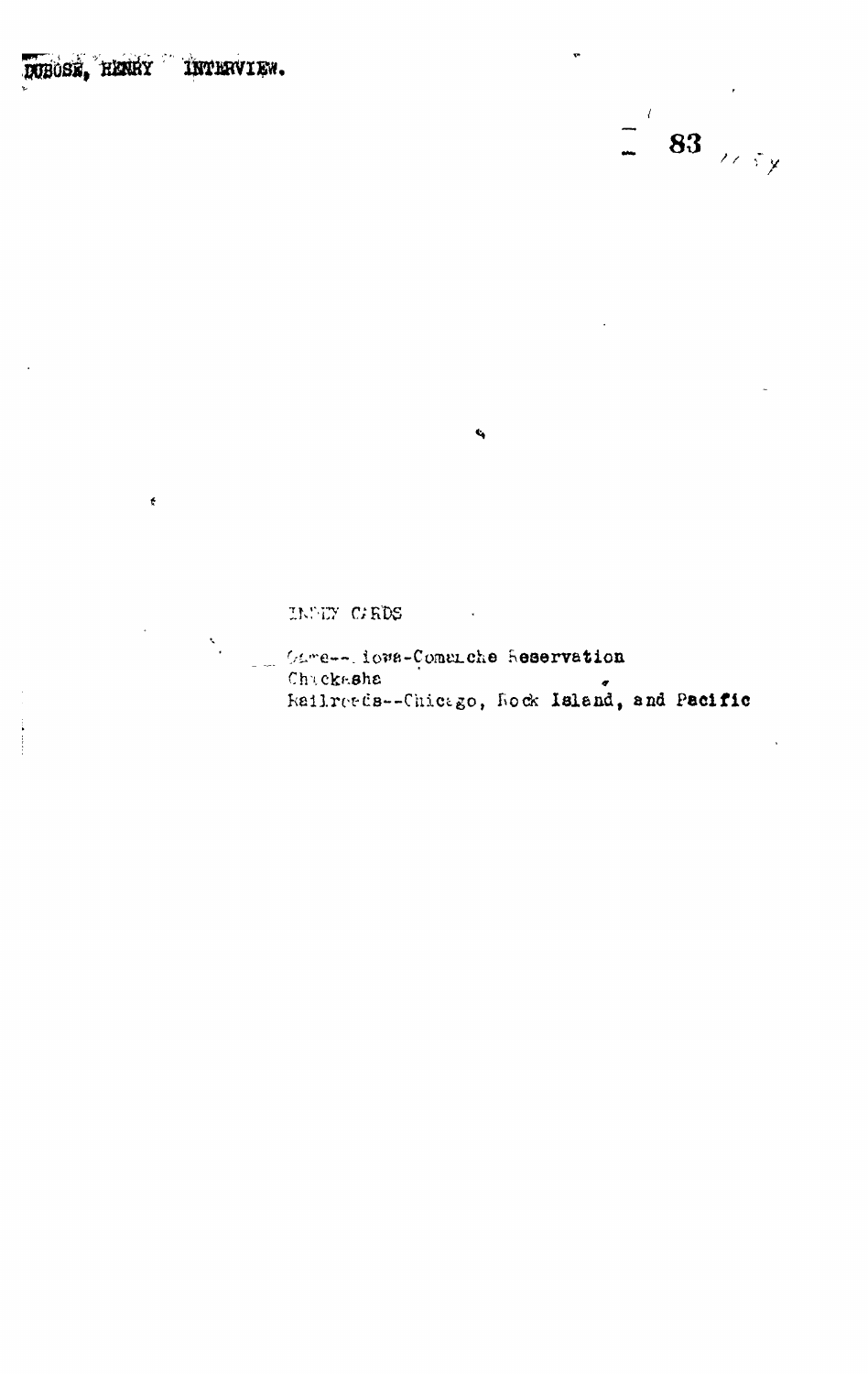Meld Worker:

## Thad Smith,  $Jx$ . March 30, 1937

BIOGRAPHY OF: Mr. Henry Dubose Chickasha, Oklahoma

| <b>BORN</b> <sub>1</sub> | December 5, 1873, in<br>Bunetka, Mississippi             |
|--------------------------|----------------------------------------------------------|
| <b>PARENTS:</b>          | $J_{\ast}$ W. Dubose, Alabama<br>Namoy Shaw, Mississippi |

I came to what is now Oklahoma, the first time in 878. At that time I was only five years of age. **Liy** ather and mother lived in Texas. Hy father and I forded ed kiver in a wagon and came over into Oklahoma to hunt **illd turkeys.** We drove as far north as Ft. Sill, where ty father made arrangements with a negro soldier to drive ur team. There were many flocks of wild turkeys in Oklaoma at that time. When we returned, our wagon was loaded ith turkeys.

I was nineteen in 1892 and I made another trip into klahoma. I had heard that there was plenty of work for toung men. Three other boys and I came to Chickasha in There was quite a lot of activity there, as the. i hack. gok Island Railway Co. was laying rails a mile or two outh of Chickasha, on their way to Terral, Oklahoma. The pad-bed had been graded and all of the small streams had **pen bridged with what they called a "ground-hog", just** revious to my coming to Oklahoma.

I got a job with the Rock Island Railway Company, a **Aw days after my arrival in Chickasha, working at nights,** eping one of the engines firedly They juid me one dollar

84 1154